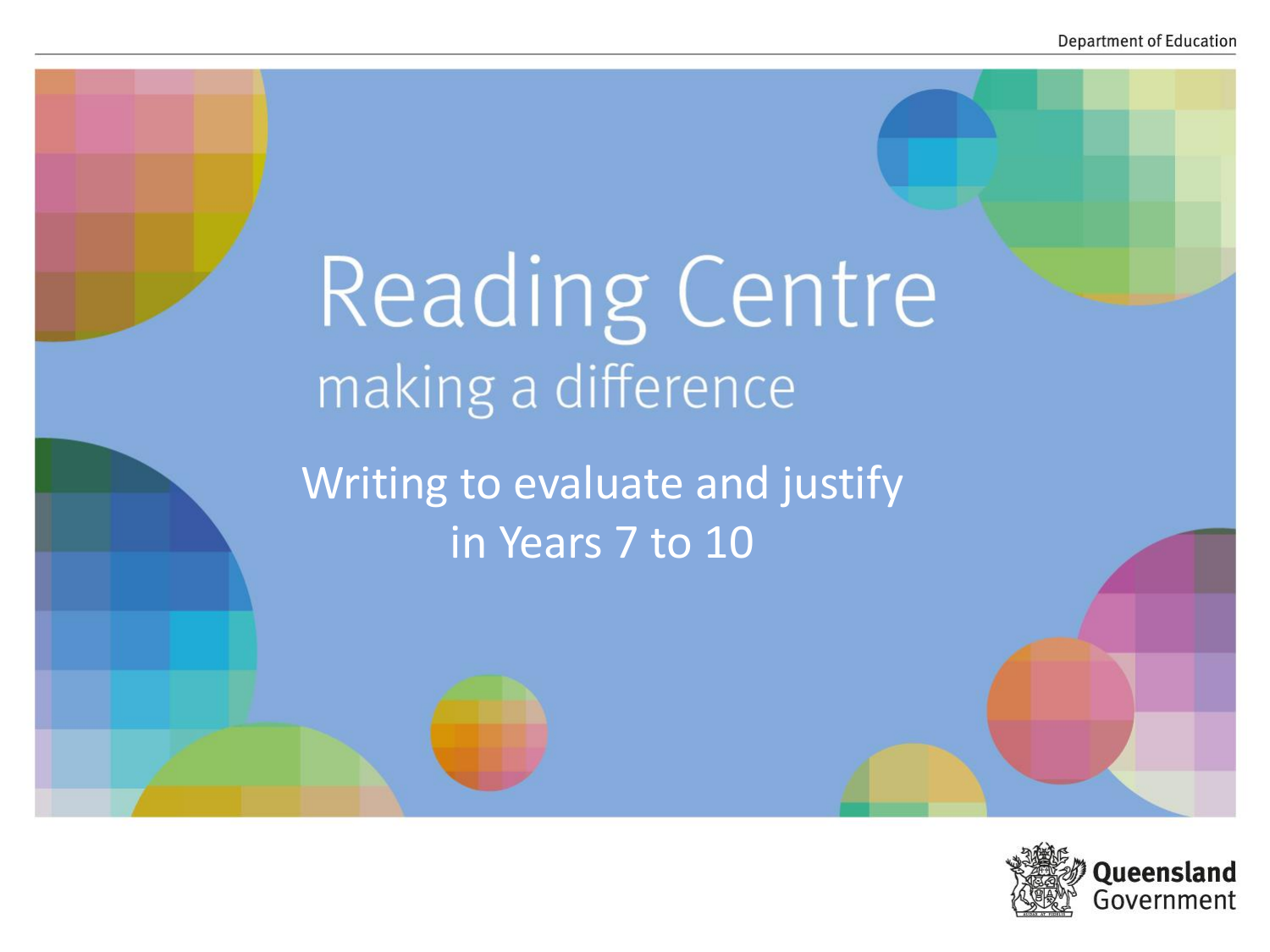**Department of Education** 

# Thinking to evaluate and justify

Often assessment tasks require writing that requires you to *evaluate and justify*.

Image: Pixabay

To *evaluate* means to use standards or criteria to judge something.

To *justify* means to support an evaluation with reasons and/or evidence.

Let's look at how to write an evaluation and justification in Science.

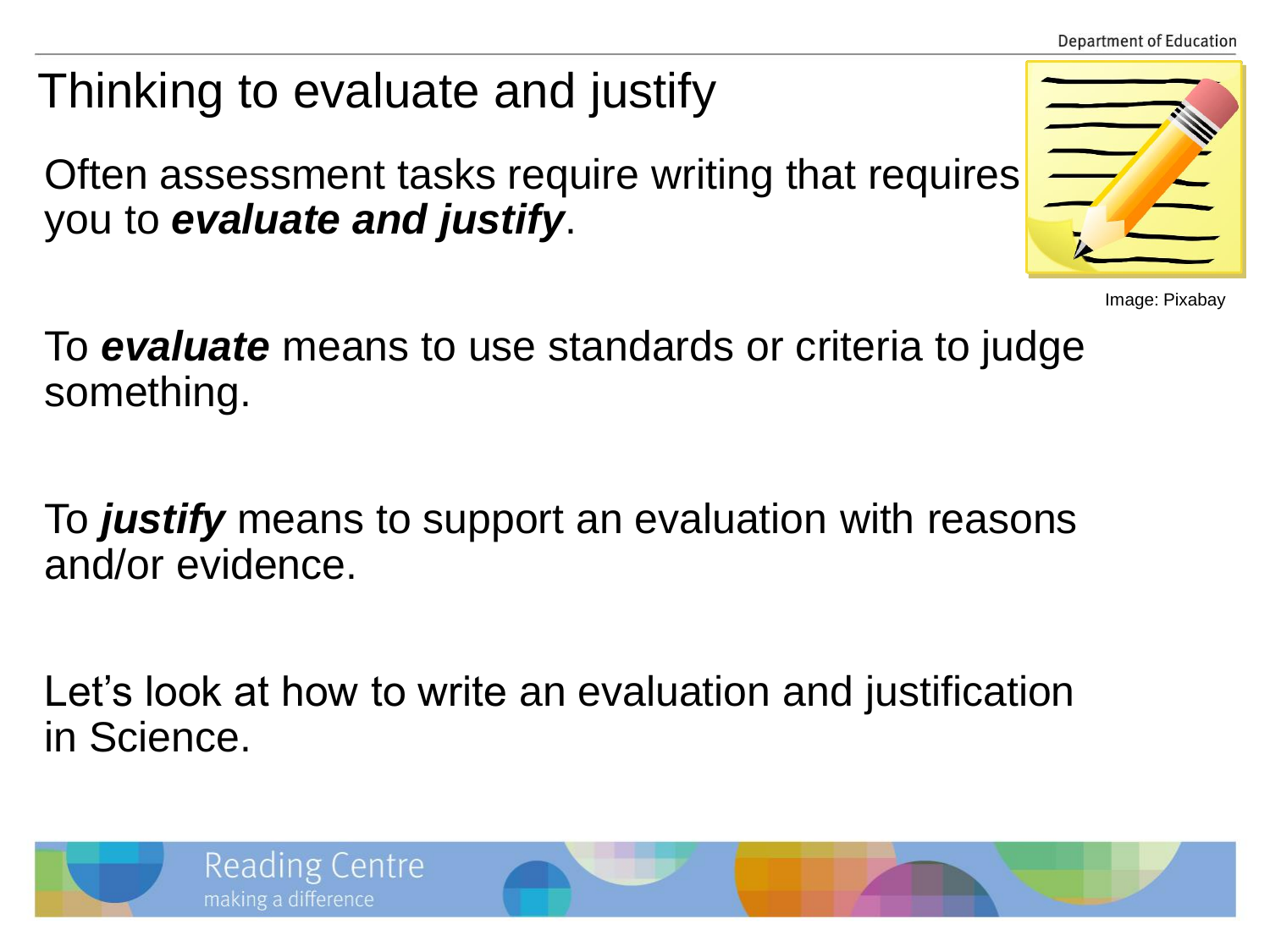## An example task

Consider the following Science task:



#### **Which is the superior animal, a Great White shark or a lion?**

The written response should:

- use criteria to compare the two animals
- make a clear decision based on evidence about which animal is better.

Image: Pixabay

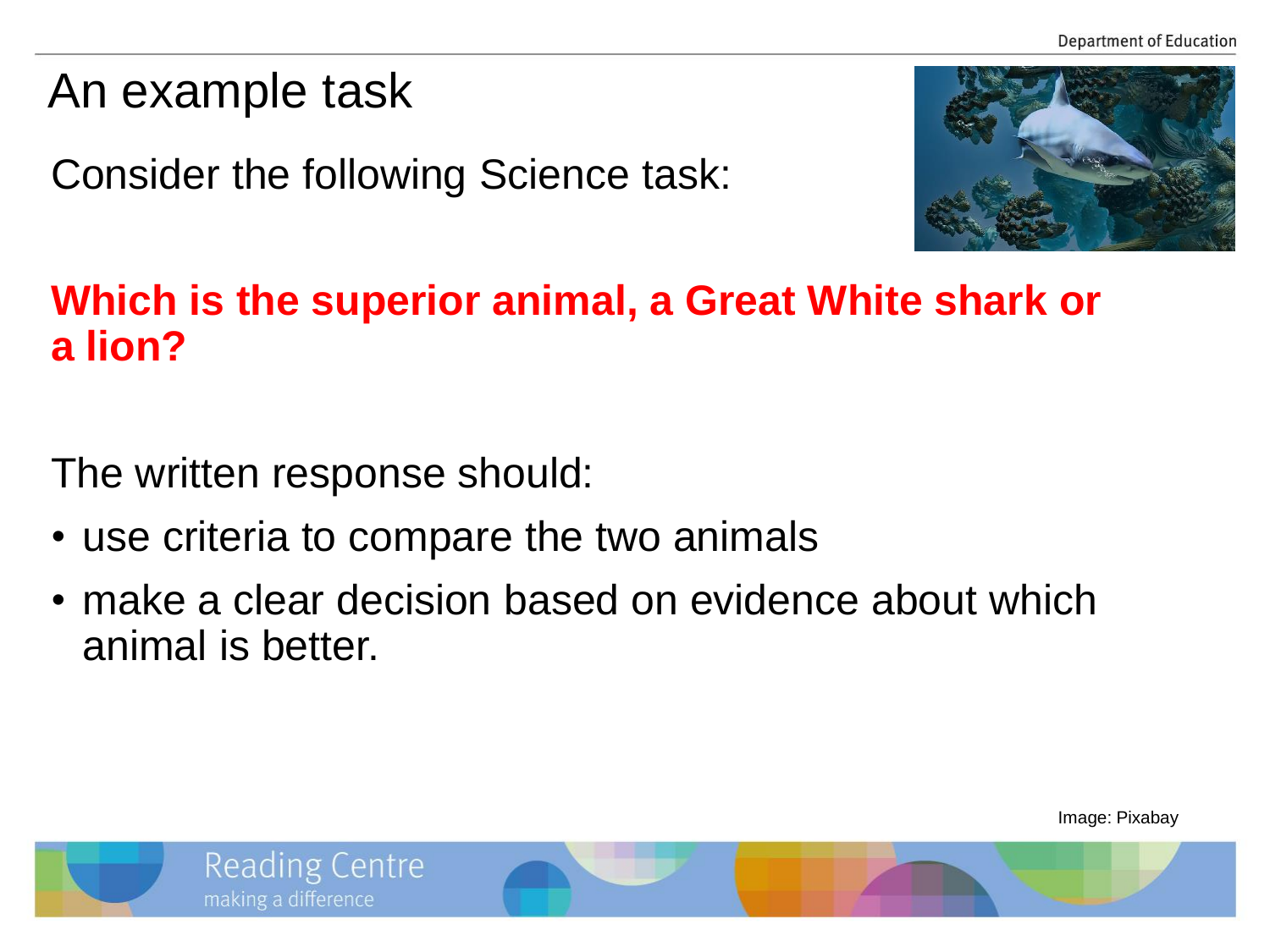## What language features are important?

A written *evaluation* and *justification* will likely include:

- a **topic sentence** to introduce what the explanation is about
- **pronouns** to connect ideas without repeating words, for example, 'this', 'these', 'it' and 'they'
- **words to compare** and **contrast** and to introduce examples
- **synonyms** to avoid repeating words, for example, 'breathe' can used instead of 'respire'
- **words to introduce examples** such as, 'as evidenced by'
- **words to signal conclusion**, for example, 'thus'.

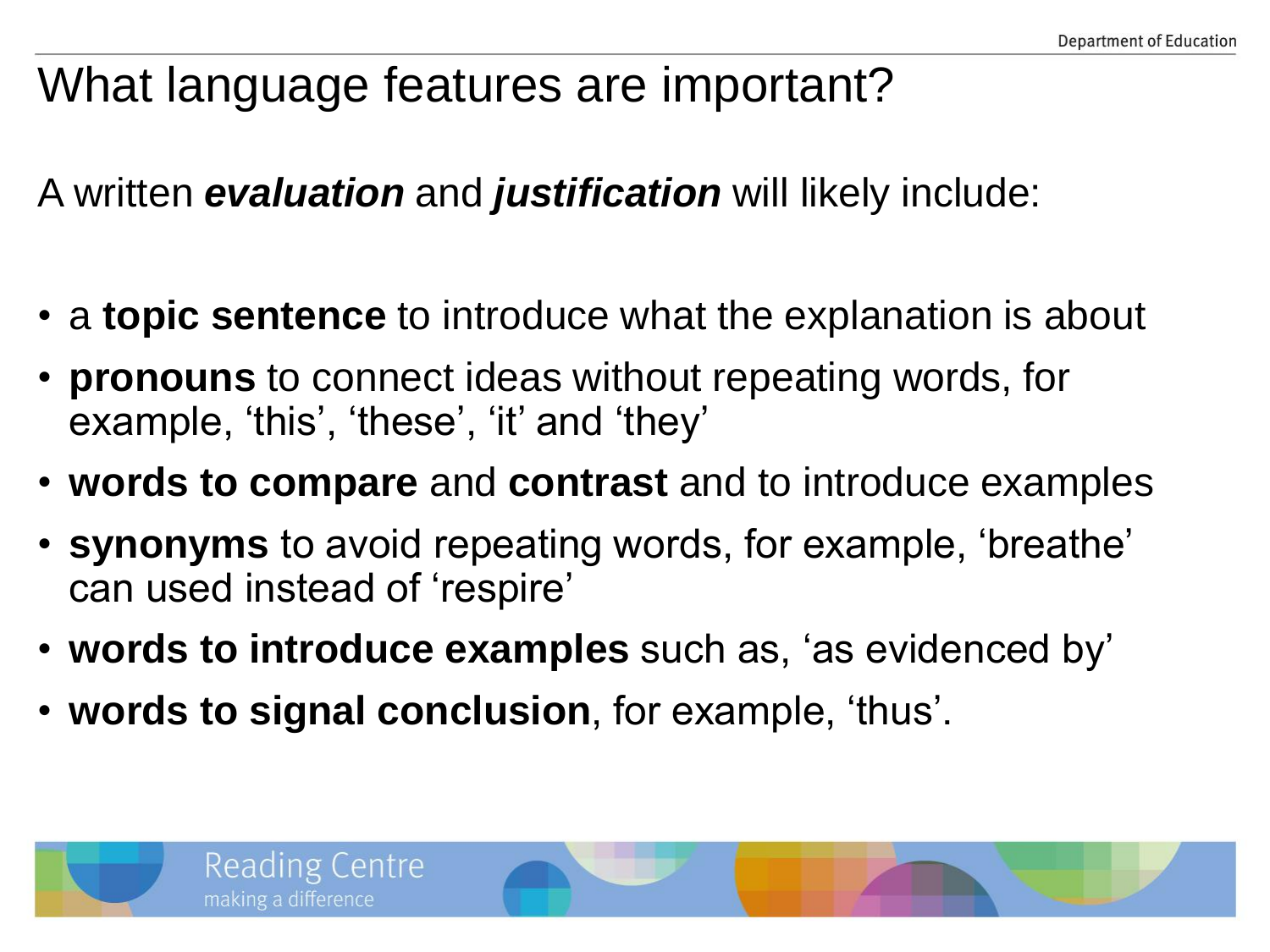## Sample evaluation and justification

Great White sharks are superior to lions for many reasons. Great Whites have survived on Earth for 15 876 000 more years than lions. At birth, Great White pups are able to fend for themselves whereas lion cubs are not independent until they are 16 months old. Whilst lions can cover 100 metres in 6 seconds compared to 36 seconds for Great Whites, the shark can maintain this speed for longer than a lion. Great White sharks have a sixth sense which allows them to detect electrical signals given off by prey. In comparison, lions only have five senses. Life expectancy of lions is ten to fourteen years which is well short of the seventy years for Great Whites. Thus Great White sharks are superior to lions as evidenced by their physical adaptations for hunting and their longer existence on Earth.